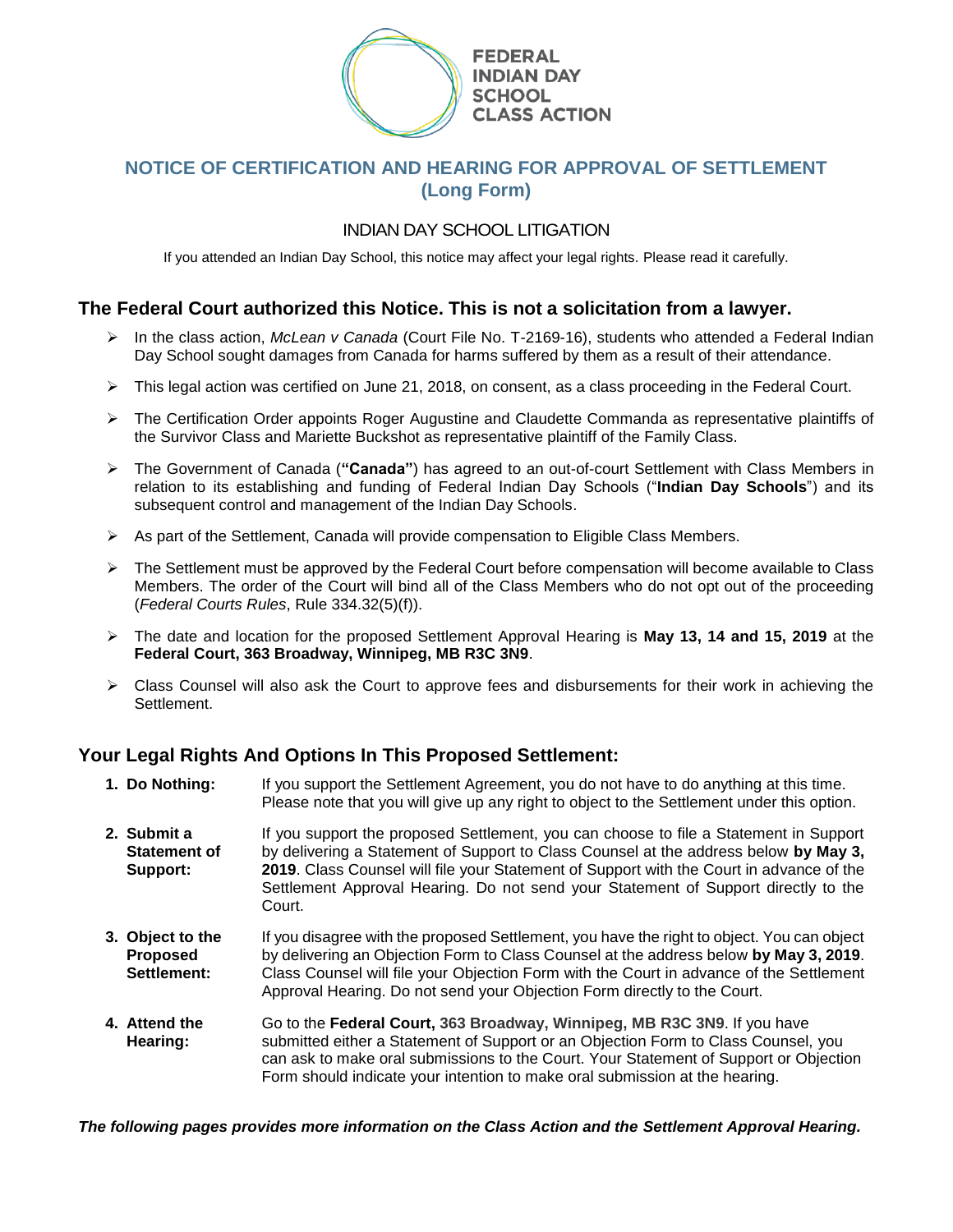

# **WHAT THIS NOTICE CONTAINS:**

# **BASIC INFORMATION ABOUT THIS SETTLEMENT**

- 1. Why did I get this notice?
- 2. What is an Indian Day School?
- 3. What is a class action?
- 4. What is the Indian Day School Class Action about?
- 5. Why is there a Settlement?

# **WHO IS INCLUDED IN THE SETTLEMENT?**

- 6. Who is included in the Settlement?
- 7. What if I am not sure whether I am included in the Settlement?

# **SETTLEMENT BENEFITS**

- 8. What does the Settlement provide?
- 9. How will the lawyers be paid?
- 10. When will I receive my payment?
- 11. What am I giving up in the Settlement?
- 12. Can I remove myself from the Settlement?

# **RECEIVING A PAYMENT**

- 13. How can I receive a payment?
- 14. What if my claim is denied?
- 15. What if I disagree with the level of compensation awarded?

# **THE LAWYERS REPRESENTING YOU**

16. Who are the lawyers for the plaintiffs?

# **THE APPROVAL HEARING**

- 17. Is there a way for me to show my support for the proposed Settlement?
- 18. How do I object to the proposed Settlement?
- 19. When and where will the court decide whether to approve the proposed Settlement?
- 20. Do I have to attending the hearing?
- 21. May I speak at the hearing?
- 22. What if I do nothing?

# **MORE INFORMATION**

23. How do I get more information?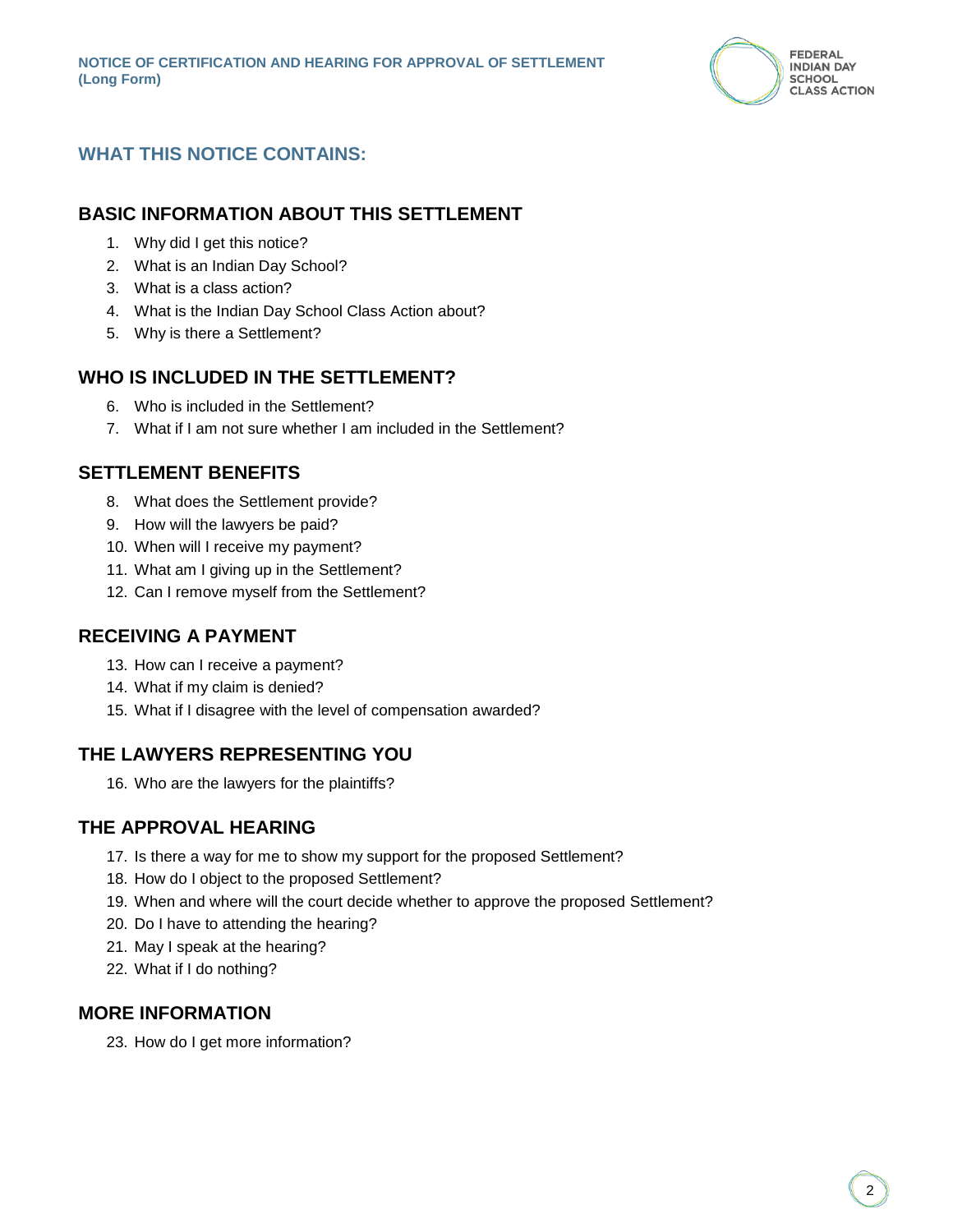

## **BASIC INFORMATION ABOUT THIS SETTLEMENT**

#### **1. Why did I get this notice?**

You received this Notice for one of three reasons:

**First**, you submitted an *Indian Day Schools Class Action Registration Form* to Gowling WLG. Your Registration Form provided Class Counsel with an up-to-date record on how to contact you with updates about the class action and a potential Settlement.

**Second**, someone you know sent you this information because they believe that this Settlement will impact your rights. Please read the entire Notice carefully as your legal rights will be affected even if you do nothing.

**Third**, you found this Notice in a public area. In an effort to reach as many Class Members as possible, these Notices have been sent to First Nations and Friendship Centres across Canada, as well as other groups and organizations. Please read the entire Notice carefully as your legal rights will be affected even if you do nothing.

#### **2. What is an Indian Day School?**

Indian Day Schools include all those schools established or designated as such by the Federal Department of Indian Affairs in which Indigenous students across Canada were required to attend by law (under the *Indian Act*), and were funded in part or solely by Canada. Unlike Indian Residential Schools, students did not reside at Indian Day Schools. Only in very limited circumstances (seasonal weather conditions etc.) would a student reside at an Indian Day School.

#### **3. What is a class action?**

In a class action, one or more people called "**Plaintiffs**" sue on behalf of people who have similar claims. All of these people are called a "**Class**" or "**Class Members**." The courts resolve the issues for everyone affected, except for those who exclude themselves from the lawsuits.

### **4. What is the Indian Day School class action about?**

The legal action, *McLean v Canada* (Court File No. T-2169-16), was brought to claim damages from Canada for harms suffered by students who attended an Indian Day School. Indian Day School students have reported suffering physical, sexual, and psychological abuse by teaching staff, officials, students and other third parties. In some cases, the abuse was severe. These abuses were in addition to students who were mocked, denigrated or humiliated by reason of their Indigenous culture and language. *McLean v Canada* seeks recognition of and justice for the harms inflicted on former students of Indian Day Schools and their family members.

The legal action was certified on consent as a class proceeding by Justice Phelan of the Federal Court on June 21, 2018.

The case was started by Garry McLean, who passed away before a Settlement was reached. The Court has appointed Roger Augustine and Claudette Commanda as Representative Plaintiffs for the Survivor Class. They may be contacted through Class Counsel at the address below.

#### **5. Why is there a settlement?**

Canada has agreed to an out-of-court settlement with Class Members in relation to its establishment and funding of Indian Day Schools and its subsequent control and management of the Schools. By reaching a settlement, the parties avoid the significant costs and uncertainty of a trial, as well as potential delays in obtaining a final judgment.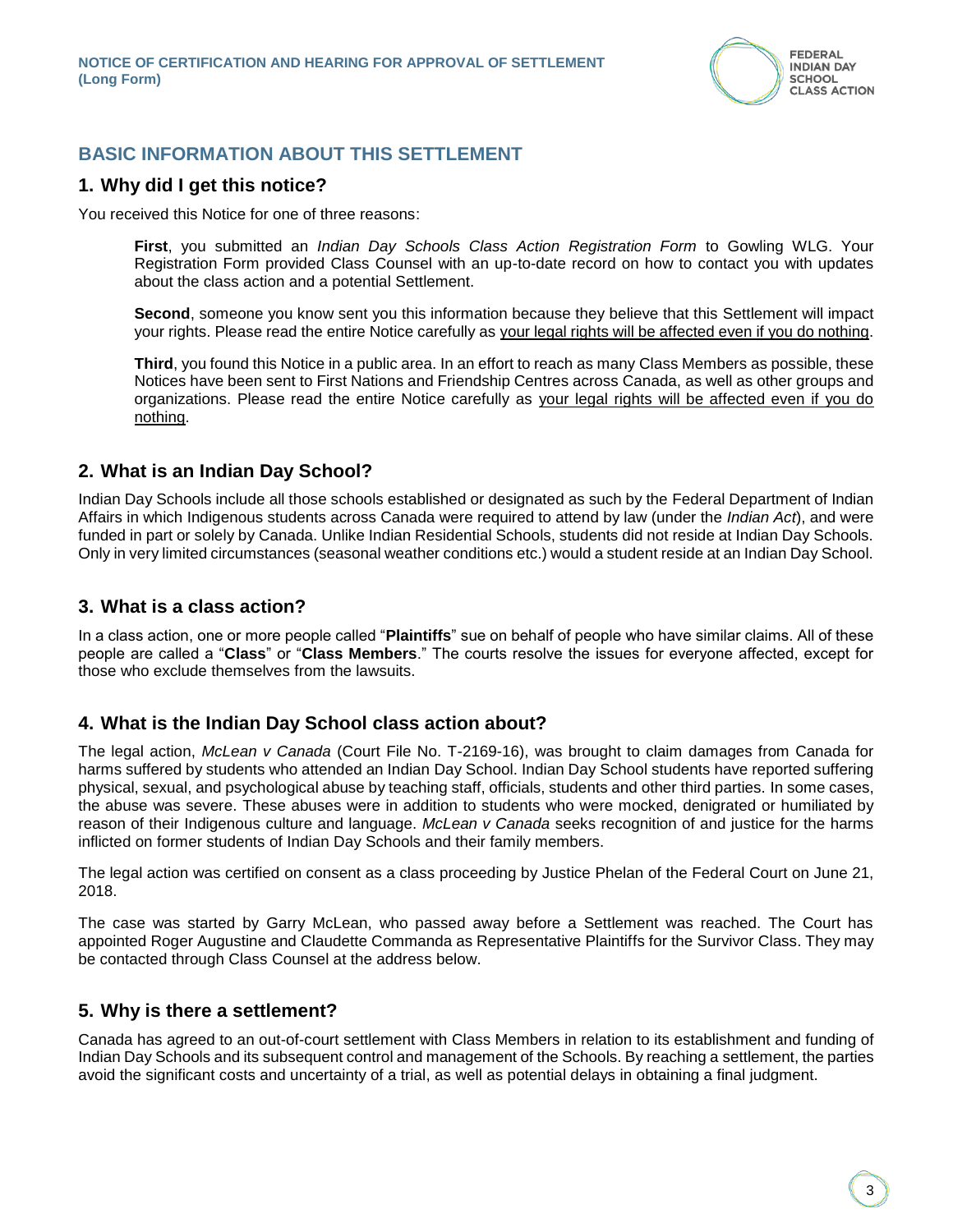

## **WHO IS INCLUDED IN THE SETTLEMENT?**

#### **6. Who is included in the Settlement?**

Former Indian Day School students ("**Survivor Class Members**") and their family members ("**Family Class Members**") are included in this Settlement.

To be eligible as a *Survivor Class Member*, you must have attended at least one of the identified Indian Day Schools during the time that it was operated and/or controlled by Canada and you must have suffered a recognized harm as a consequence of your attendance. The identified Indian Day Schools are listed on a Schedule to the Settlement Agreement and available on the Class Action website. Each eligible Survivor Class Member will be required to provide supporting material for his or her claim.

*Family Class Members* will receive no direct compensation under the proposed Settlement. Instead, a \$200,000,000 (CDN) Legacy Fund is being established to support projects for commemoration, wellness/healing, and the restoration and preservation of Indigenous languages and culture.

The Representative Plaintiffs and their lawyers think the proposed Settlement is in the best interests of all Class Members.

## **7. What if I am not sure whether I am included in the Settlement?**

If you are not sure whether you are included in the Settlement, you may call Class Counsel with questions, visit [www.IndianDaySchools.com](http://www.indiandayschools.com/) or call the following toll free phone number: 1 (844) 539-3815.

## **SETTLEMENT BENEFITS**

### **8. What does the Settlement provide?**

If the Settlement Agreement is approved by the Federal Court, it will provide for direct compensation to Survivor Class Members who experienced harm while they were a student at a listed Indian Day School during the relevant period ("**Eligible Class Members**"). The listed Indian Day Schools are provided in Schedule K of the Settlement Agreement. Eligible Class Members will be required to apply to a Claims Administrator to receive compensation.

The Settlement Agreement also provides \$200,000,000 (CDN) to support commemoration projects, health and wellness projects, and language and culture initiatives. This compensation will be made available by the McLean Day Schools Settlement Corporation, which will distribute the money as proposal-based funding to existing organizations and initiatives.

Canada has agreed to pay compensation to Eligible Class Members in accordance with the severity of harms they suffered while attending an Indian Day School. This severity is measured against a Harms Assessment Grid that contains five (5) levels of compensation. The level and associated compensation are the following:

Level 1:\$10,000 (CDN) Level 2:\$50,000 (CDN) Level 3:\$100,000 (CDN) Level 4:\$150,000 (CDN) Level 5:\$200,000 (CDN)

Under the Settlement, Eligible Class Members will receive a single payment in the amount associated with the most severe harm they suffered while attending an Indian Day School, irrespective of the number of schools attended. Each level contains verification requirements. The Harms Assessment Grid and other details are available in Schedule B of the Settlement Agreement. The Settlement Agreement is available at [www.indiandayschools.com.](http://www.indiandayschools.com/)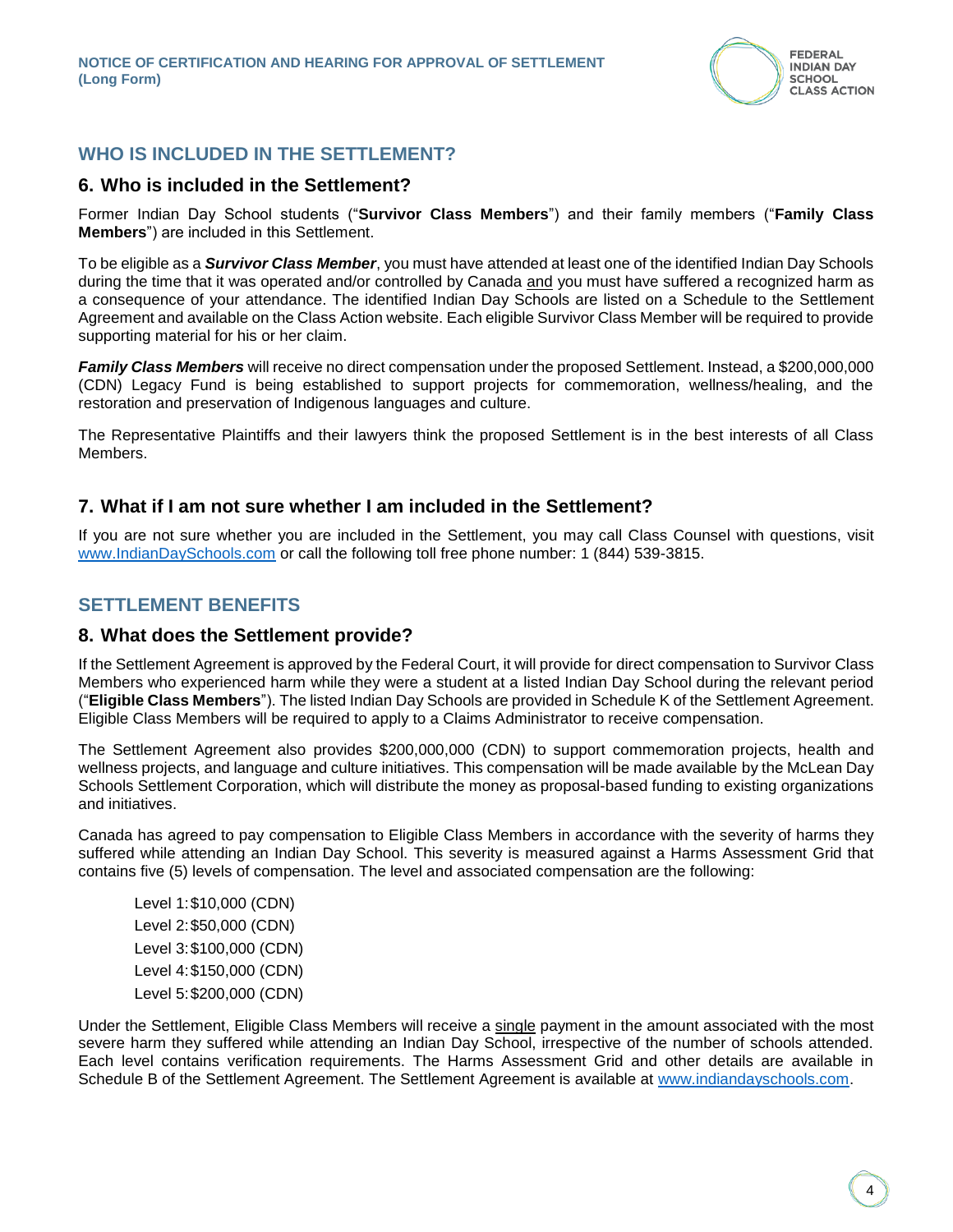

# **9. How will the lawyers be paid?**

No portion of Class Counsel fees will come from the compensation paid to Survivor Class Members or to the Legacy Fund. Canada has agreed to pay Class Counsel \$55,000,000 (CDN) plus taxes for legal fees and disbursements.

Class Counsel fees and disbursements are subject to Court approval at the Settlement Approval Hearing.

## **10.When will I receive my payment?**

If the proposed Settlement Agreement is approved by the Federal Court, and all appeals from that approval are resolved, Class Members can begin submitting their Applications.

Eligible Class Members will receive compensation after their Application has been reviewed and approved by the Claims Administrator. If the Claims Administrator requires additional information to review a claim, the time required to review and approve the Application may increase. Under certain circumstances, a Third Party Assessor may review the decision of the Claims Administrator with respect to the level of compensation being assigned to a claim.

An announcement will be made shortly before the Applications are made available.

## **11.What am I giving up in the Settlement?**

**If an Order is granted by the Court approving the Settlement of this action, the judgment will be binding on all class members who do not opt out of the proceedings.** 

If you do NOT opt out of the Settlement, as described below, and the proposed Settlement Agreement becomes final, you will not be able to advance a lawsuit of your own for Canada's management and control of Indian Day Schools. You will be "releasing" Canada from liability for all actions at Federal Indian Day Schools, but you will receive compensation in recognition of the harms that you experienced.

Nothing in this proposed Settlement requires you to give up your right to sue a province or religious institution for its involvement in its management or control of an Indian Day School.

The proposed Settlement Agreement provides a specific description of the Release. Please read the Settlement Agreement carefully and contact Class Counsel if you have any questions.

### **12.Can I remove myself from the Settlement?**

The order of the Court, whether favourable or not, will bind all of the Class Members who do not opt out of the proceeding (*Federal Courts Rules*, Rule 334.32(5)(f)).

If you are an Eligible Class Member, you can remove yourself from the Settlement with an **Opt Out Form** found in Schedule H of the Settlement Agreement before the end of the Opt Out period. The **Opt Out Period** is sixty (60) days after the Federal Court approves the Settlement Agreement, if the Court chooses to do so.

More information on the Opt Out Period will be announced at [www.IndianDaySchools.com.](http://www.indiandayschools.com/)

# **RECEIVING A PAYMENT**

#### **13.How can I receive a payment?**

If the proposed Settlement Agreement is approved by the Federal Court, all Class Members will be required to submit an Application to the Claims Administrator. The Claims Administrator will review your claim and make one of three determinations: (1) approve the claim; (2) deny the claim; or (3) request additional information.

If your claim is approved, you will receive compensation based on the Harms Assessment Grid provided in Schedule B of the Settlement Agreement. The compensation will be paid directly either to you, your court-appointed representative, or, in the event of your death, your estate executor.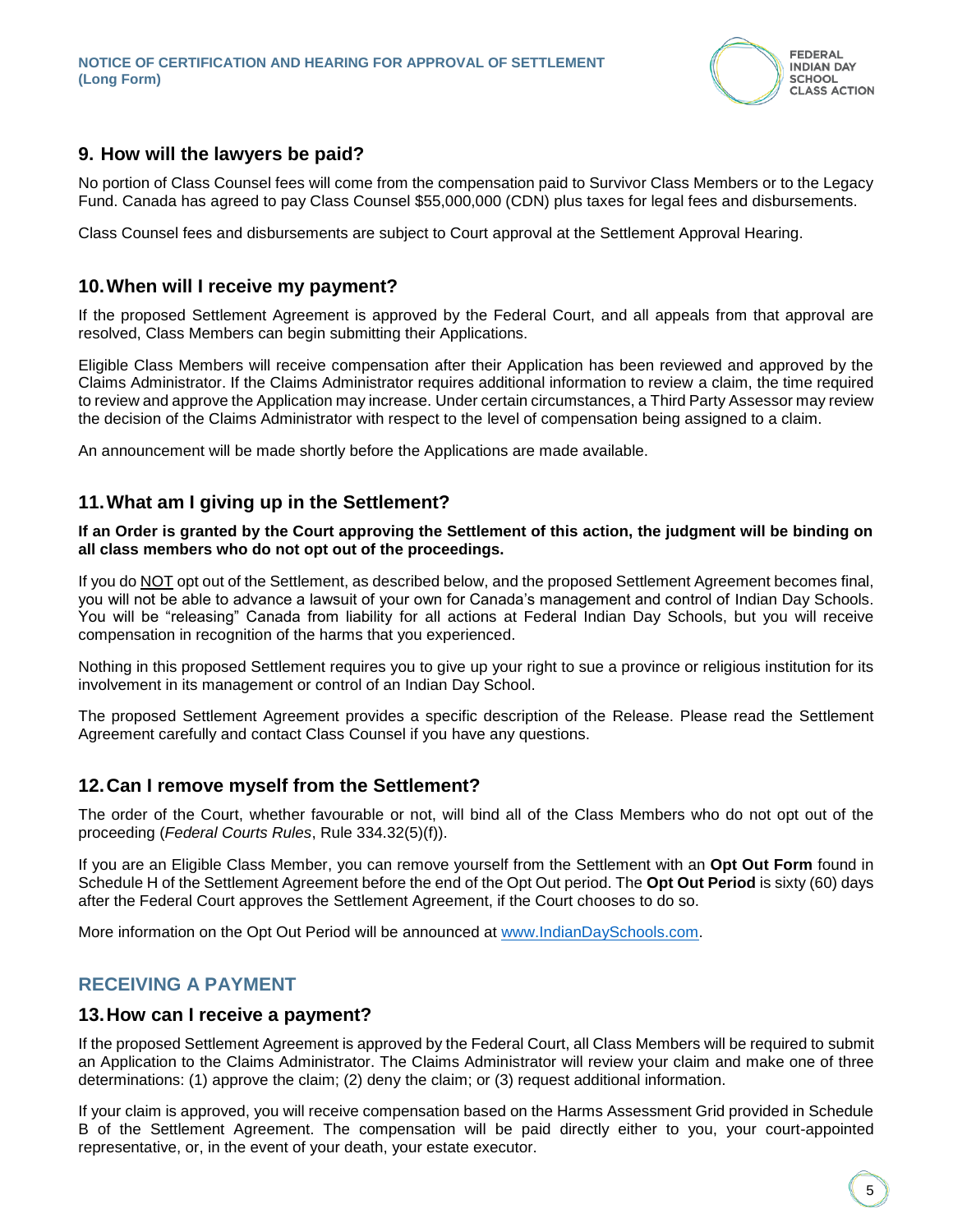

Application forms will be available at [www.IndianDaySchools.com](http://www.indiandayschools.com/) or by calling the Claims Administrator after the proposed Settlement Agreement is approved by the Federal Court.

## **14.What if my claim is denied?**

The Claims Administrator will notify you if your claim is denied.

Your Application will be denied if (a) you are not an Eligible Class Member or (b) you have already been compensated, in another proceeding, for your attendance at an Indian Day School.

## **15.What if I disagree with the level of compensation awarded?**

If you are an Eligible Class Member and have not previously been compensated for your attendance at a Federal Indian Day School, the Claims Administrator will assess your Application and approve a level of compensation in accordance with the Harms Assessment Grid.

If the Claims Administrator approves your Application for a lower level of compensation than what you believe you are entitled to under the Harms Assessment Grid, you will have the option to provide further information and have your claim re-assessed in light of that further information. You will then be notified of the Claims Administrator's reassessment.

If the Claims Administrator confirms its initial assessment, you have the option of having your claim reviewed by a Third Party Assessor. The decision of the Third Party Assessor is final.

# **THE LAWYERS REPRESENTING YOU**

### **16.Who are the lawyers for the plaintiffs?**

Gowling WLG was appointed as Class Counsel by Justice Phelan of the Federal Court on June 21, 2018. You may contact Class Counsel at:

**Gowling WLG (Canada) LLP 160 Elgin Street Suite 2600 Ottawa, Ontario K1P 1C3**

Robert Winogron, Partner Mary M. Thomson, Partner +1 613 786 0176 +1 416 862 4644 [robert.winogron@gowlingwlg.com](mailto:robert.winogron@gowlingwlg.com) [mary.thomson@gowlingwlg.com](mailto:mary.thomson@gowlingwlg.com)

Jeremy Bouchard, Partner Vanessa Lessard, Law Clerk +1 613 786 0246 [vanessa.lessard@gowlingwlg.com](mailto:vanessa.lessard@gowlingwlg.com) [jeremy.bouchard@gowlingwlg.com](mailto:jeremy.bouchard@gowlingwlg.com)

#### *About Class Counsel*

Lead Class Counsel are Robert Winogron, Jeremy Bouchard and Mary M. Thomson of the law firm, Gowling WLG (Canada) LLP. Mr. Winogron and Mr. Bouchard have over 30 years of combined legal experience in the area of Aboriginal Law and Litigation. Ms. Thomson is a class action specialist and has 35 years of litigation experience. Gowling WLG is a national law firm which is consistently recognized for its representative work on behalf of First Nations and Aboriginal organizations across Canada.

#### **There is no charge to speak to Class Counsel**.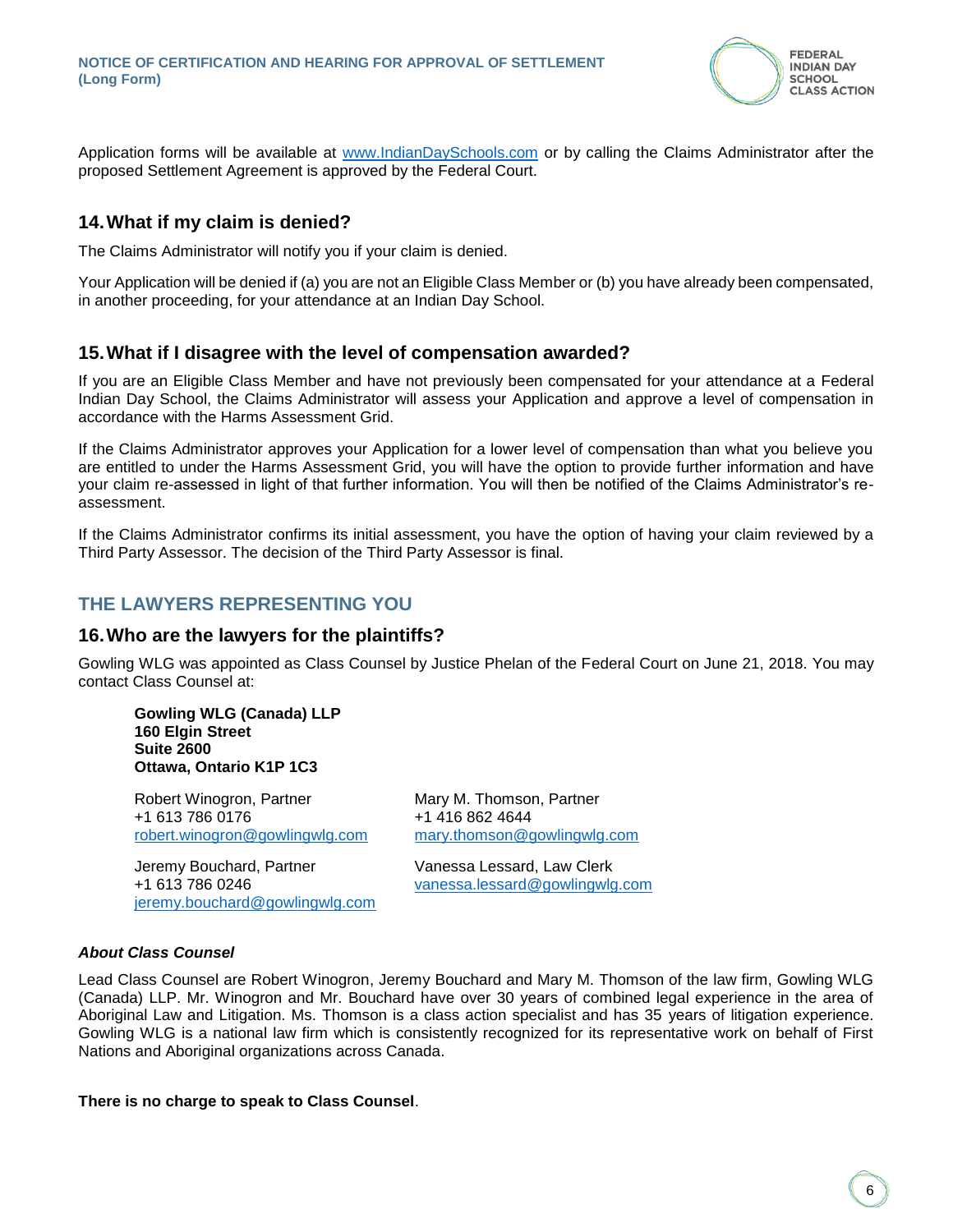

# **THE APPROVAL HEARING**

## **17.Is there a way for me to show my support for the proposed Settlement?**

You can support the proposed Settlement by submitting a Statement in Support or email to Class Counsel. It should include:

- ➢ Your name, address, and telephone number;
- ➢ The reasons you support the proposed Settlement;
- ➢ The Indian Day School that you attended and the years that you attended; and
- ➢ Your signature.

You must mail or email your Statement of Support, postmarked by **May 3, 2019** to:

**Indian Day School Class Action – Support** Gowling WLG (Canada) LLP 160 Elgin Street Suite 2600 Ottawa, Ontario K1P 1C3

Attention: [vanessa.lessard@gowlingwlg.com](mailto:vanessa.lessard@gowlingwlg.com)

Class Members may speak at the Approval Hearing. If you are a Class Member, you can ask the Court for permission to speak at the Approval Hearing. To do so, please indicate on your Statement of Support that you would like to speak at the Approval Hearing.

### **18.How do I object to the proposed Settlement?**

You can object to the proposed Settlement if you do not like some or all of its terms. The Court will consider your views. To object, you must submit an Objection Form to Class Counsel that includes the following:

- ➢ Your name, address, and telephone number;
- $\triangleright$  A statement saying that you object to the Indian Day School proposed Settlement;
- $\triangleright$  The reasons you object to the proposed Settlement, along with any supporting materials;
- ➢ The Indian Day School that you attended and the years that you attended; and
- ➢ Your signature.

You must mail or email your Objection Form, postmarked by **May 3, 2019** to:

**Indian Day School Class Action – Objection** Gowling WLG (Canada) LLP 160 Elgin Street Suite 2600 Ottawa, Ontario K1P 1C3 Attention: [vanessa.lessard@gowlingwlg.com](mailto:vanessa.lessard@gowlingwlg.com)

# **Objecting to the Settlement Agreement is not the same as Opting Out**.

If you object to the Settlement Agreement, you should do so by submitting a Notice of Objection and, if you desire, appearing at the Settlement Approval Hearing.

#### **Although Class Members may make objection to the proposed Settlement, the Final Decision on Approval of the Settlement is that of the Judge alone.**

Class Members may speak at the Approval Hearing. If you are a Class Member, you can ask the Court for permission to speak at the Approval Hearing. To do so, please indicate on your Objection Form that you would like to speak at the Approval Hearing.